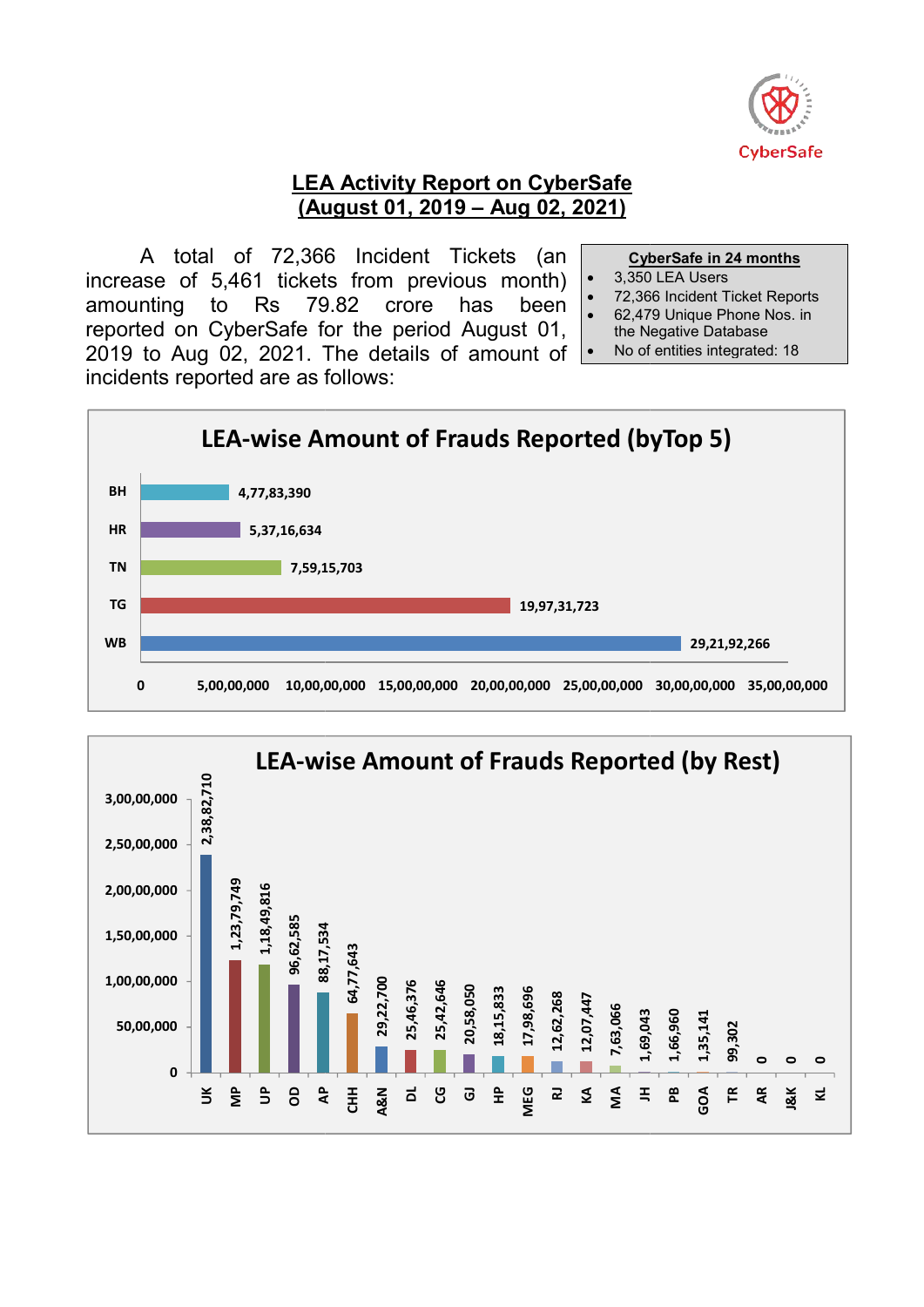

A total of 3,391 LEA users (41 Level-2 and 3,350 Level-3) are registered on CyberSafe. LEA-wise list of users are as follows:



# Participating entities

CyberSafe was successfully integrated with 18 private fintech entities, using API.

### Centralised Negative Database Database

The size of centralised negative database because of LEAs' activity on CyberSafe is as follows:

|  | ⊦ SN   Fraudsters' Details          | <b>Total Numbers</b> |
|--|-------------------------------------|----------------------|
|  | Unique Mobile Numbers               | 62.479               |
|  | Unique Bank Account Numbers   8,298 |                      |

Of the total 72,366 tickets created on CyberSafe by LEAs, approximately 30% tickets were related to phone-frauds committed while remaining 70% were related to attempted phone-frauds.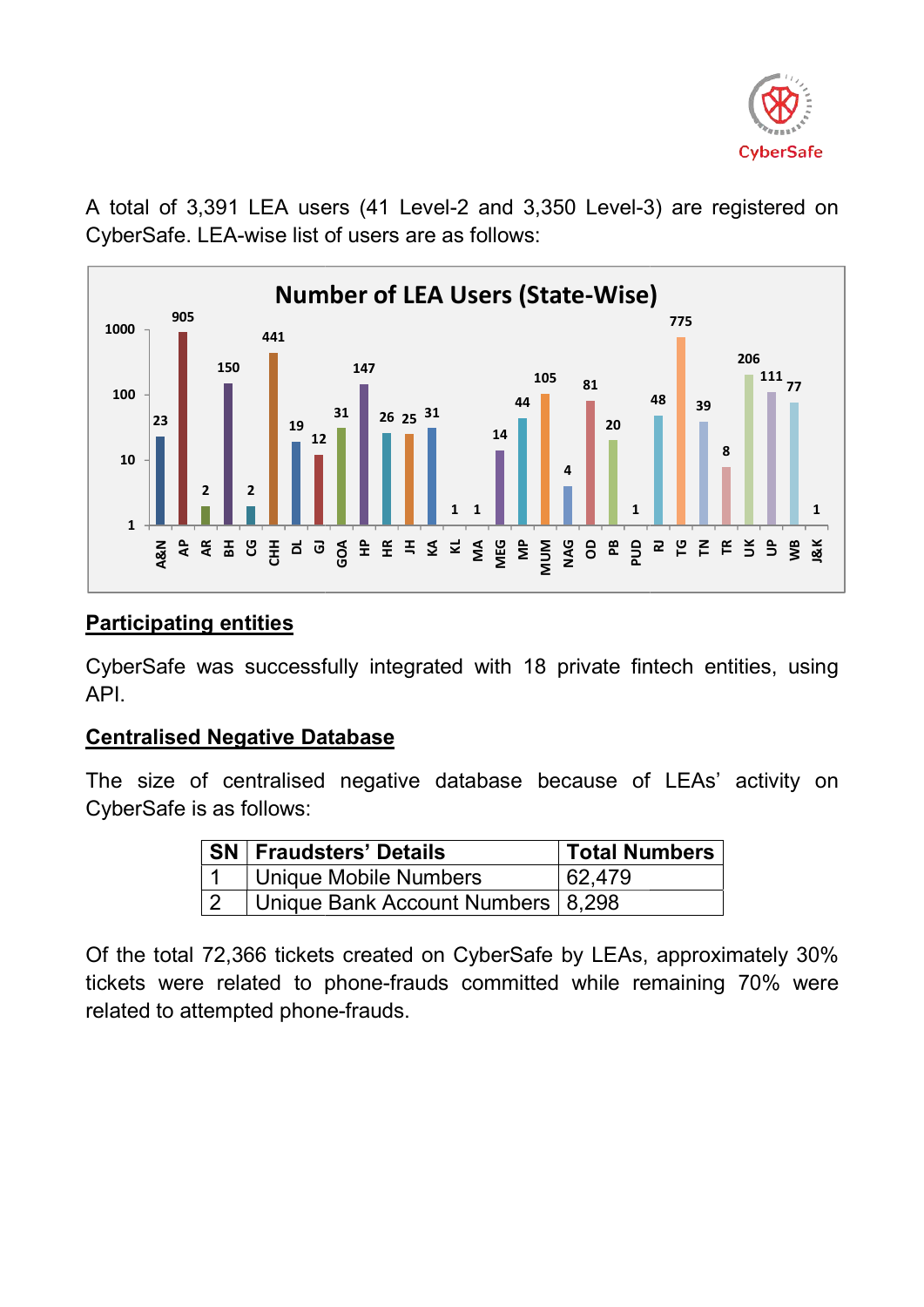



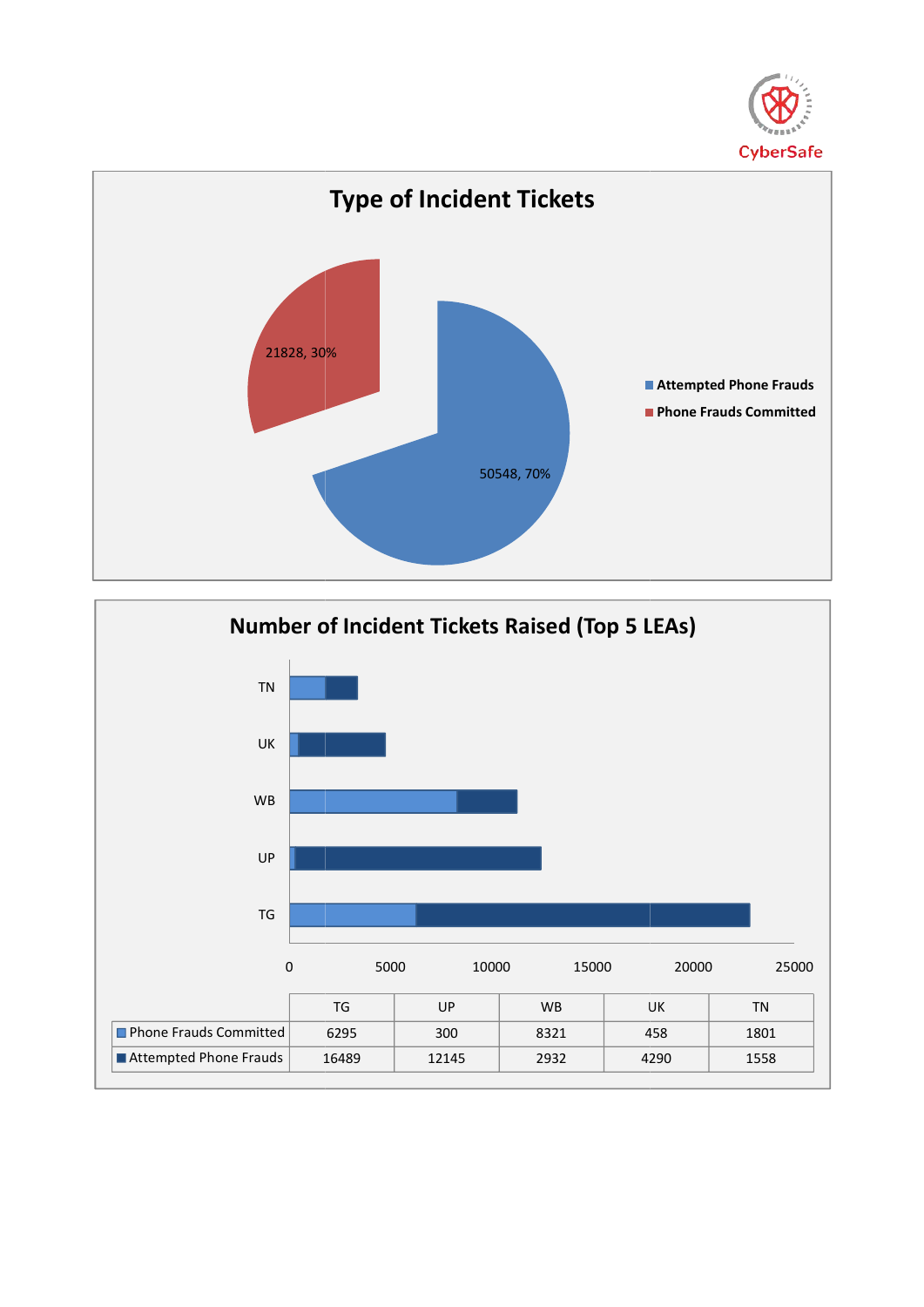



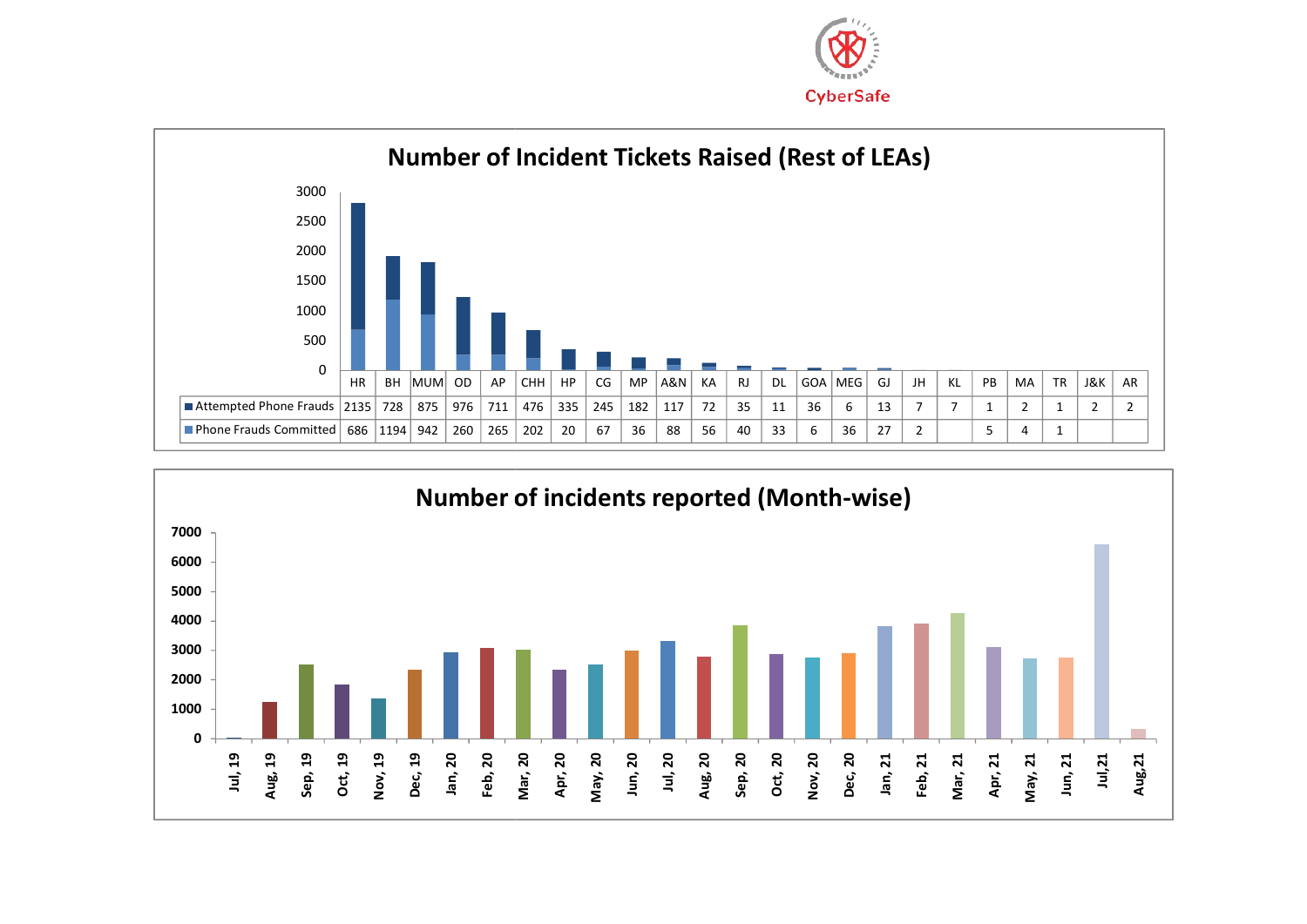